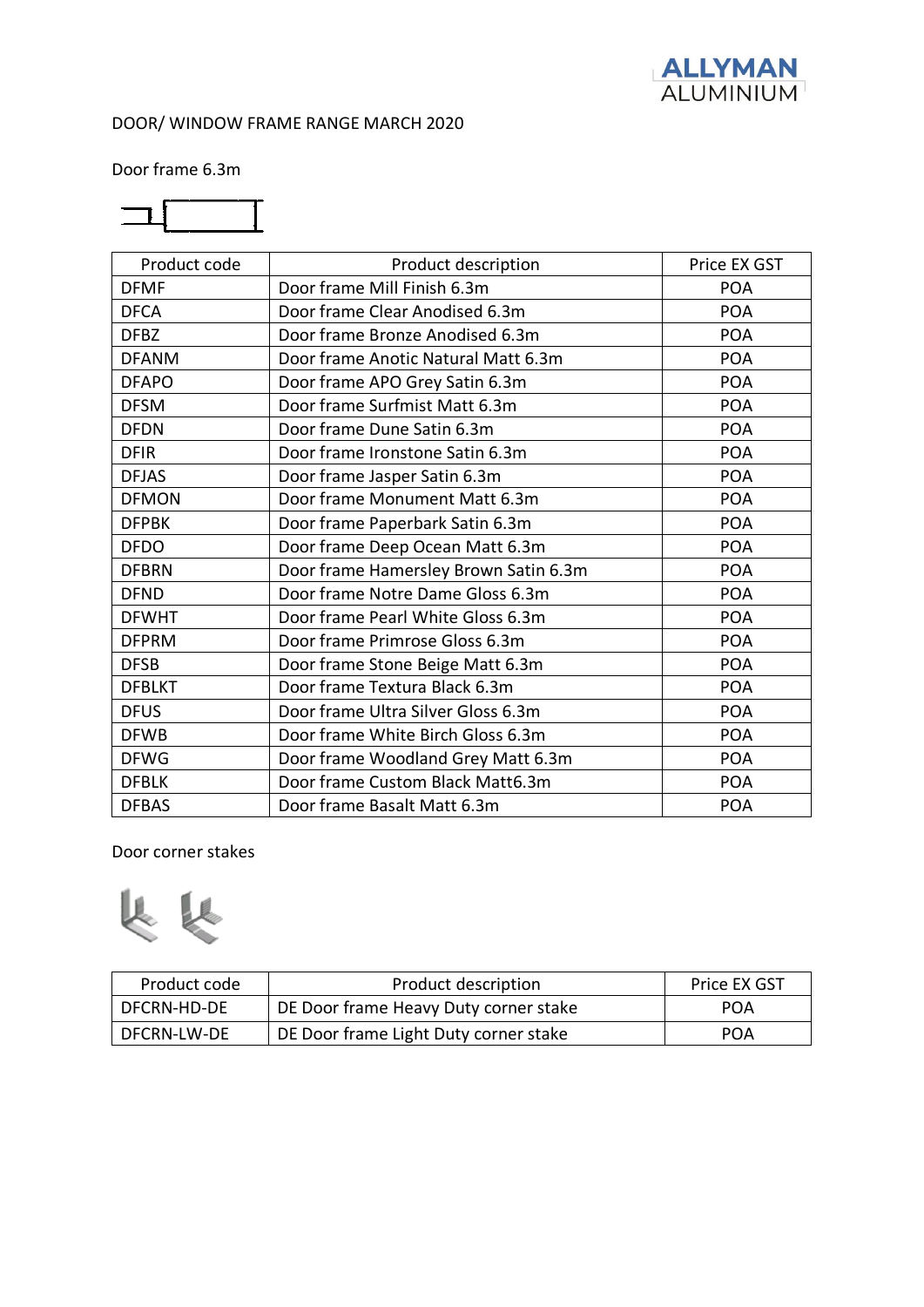

Window frame SA (ALLYMAN EX range 6.0m)



| Product code    | Product description                          | Price EX GST |
|-----------------|----------------------------------------------|--------------|
| <b>WFWHT-SA</b> | Barrier window frame Pearl White Gloss 6.0m  | <b>POA</b>   |
| WFSB-SA         | Barrier window frame Stone Beige Matt 6.0m   | <b>POA</b>   |
| <b>WFPRM-SA</b> | Barrier window frame Primrose Gloss 6.0m     | <b>POA</b>   |
| <b>WFBLK-SA</b> | Barrier window frame Satin Black 6.0m        | <b>POA</b>   |
| <b>WFAPO-SA</b> | Barrier window frame APO Grey Satin 6.0m     | <b>POA</b>   |
| <b>WFBRN-SA</b> | Barrier window frame Hamersley Brown 6.0m    | <b>POA</b>   |
| <b>WFCA-SA</b>  | Barrier window frame Clear Anodised 6.0m     | <b>POA</b>   |
| <b>WFSM-SA</b>  | Barrier window frame Surfmist Matt 6.0m      | <b>POA</b>   |
| <b>WFMON-SA</b> | Barrier window frame Monument Matt 6.0m      | <b>POA</b>   |
| WFWG-SA         | Barrier window frame Woodland Grey Matt 6.0m | <b>POA</b>   |
| <b>WFMF-SA</b>  | Barrier window frame Mill Finish 6.0m        | <b>POA</b>   |

Corner stakes



| Product code    | Product description                          | Price EX GST |
|-----------------|----------------------------------------------|--------------|
| WF001CRN        | WF001 Corner stake 11mm (suits IntrudaGaurd) | <b>POA</b>   |
| <b>WFCRN-SA</b> | SA Barrier window frame corner stake         | <b>POA</b>   |

Window frame DOLPHIN EX (Dolphin Exclusive 6.0m)



| Product code | Product description                        | Price EX GST |
|--------------|--------------------------------------------|--------------|
| WF11WHT-DE   | Barrier frame 11mm Pearl White Gloss 6.0m  | <b>POA</b>   |
| WF11PRM-DE   | Barrier frame 11mm Primrose Gloss 6.0m     | <b>POA</b>   |
| WF11BLK-DE   | Barrier frame 11mm Satin Black 6.0m        | <b>POA</b>   |
| WF11SM-DE    | Barrier frame 11mm Surfmist Matt 6.0m      | <b>POA</b>   |
| WF11MON-DE   | Barrier frame 11mm Monument Matt 6.0m      | <b>POA</b>   |
| WF11WG-DE    | Barrier frame 11mmWoodland Grey Matt 6.0m  | <b>POA</b>   |
| WF11PBK-DE   | Barrier frame 11mm Paperbark Satin 6.0m    | <b>POA</b>   |
| WF11DN-DE    | Barrier frame 11mm Dune Satin 6.0m         | <b>POA</b>   |
| WF11US-DE    | Barrier frame 11mm Ultra Silver Gloss 6.0m | <b>POA</b>   |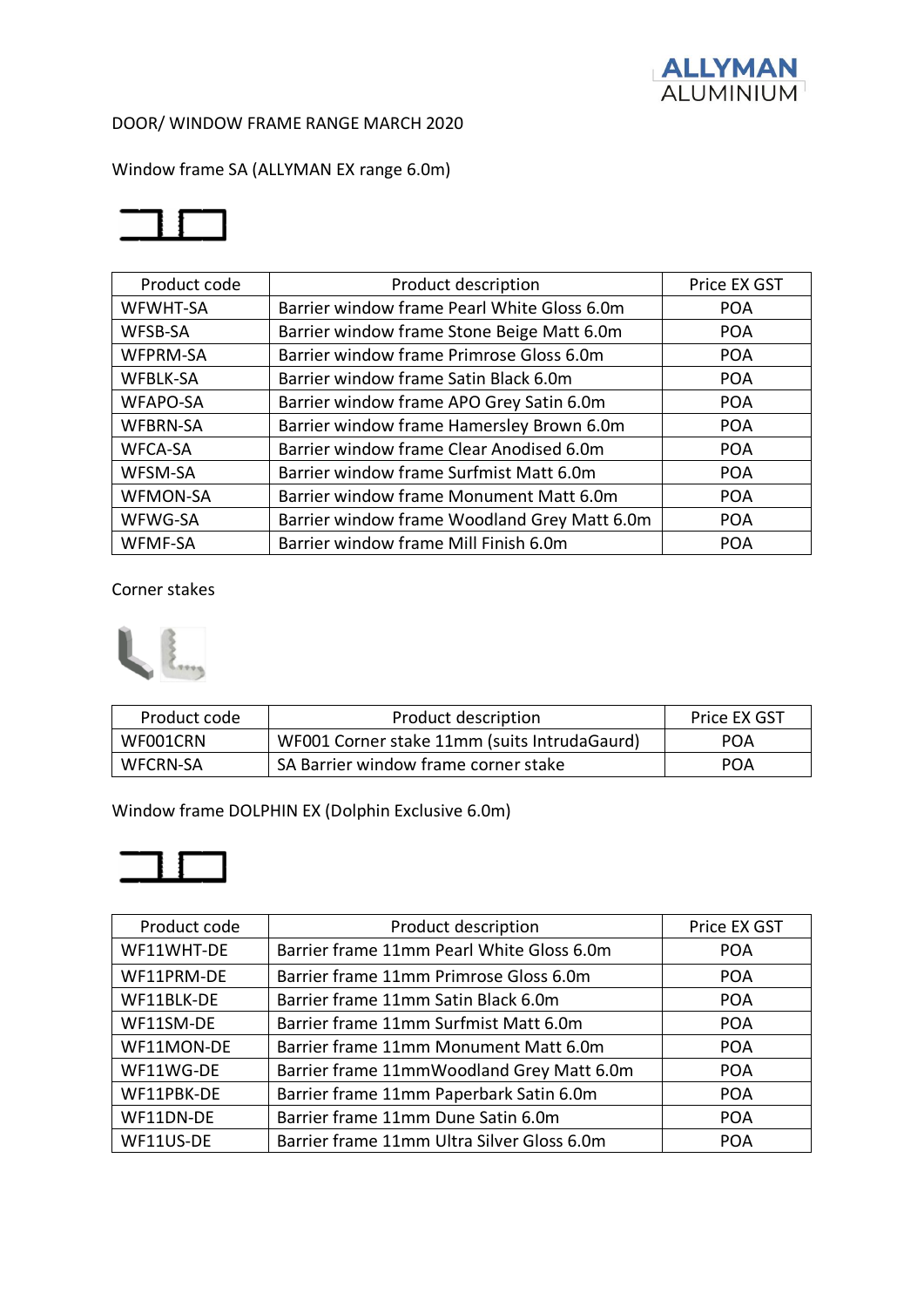

Window frame JOINER SA (ALLYMAN EX range 6.0m)



| Product code     | Product description                          | Price EX GST |
|------------------|----------------------------------------------|--------------|
| <b>WFJWHT</b>    | Barrier frame JOINER Pearl White Gloss 6.0m  | <b>POA</b>   |
| WFJSB-SA         | Barrier frame JOINER Stone Beige Matt 6.0m   | <b>POA</b>   |
| WFJPRM-SA        | Barrier frame JOINER Primrose Gloss 6.0m     | <b>POA</b>   |
| WFJBLK-SA        | Barrier frame JOINER Satin Black 6.0m        | <b>POA</b>   |
| WFJAPO-SA        | Barrier frame JOINER APO Grey Satin 6.0m     | <b>POA</b>   |
| WFJBRN-SA        | Barrier frame JOINER Hamersley Brown 6.0m    | <b>POA</b>   |
| <b>WFJCA-SA</b>  | Barrier frame JOINER Clear Anodised 6.0m     | <b>POA</b>   |
| WFJSM-SA         | Barrier frame JOINER Surfmist Matt 6.0m      | <b>POA</b>   |
| <b>WFJMON-SA</b> | Barrier frame JOINER Monument Matt 6.0m      | <b>POA</b>   |
| WFJWG-SA         | Barrier frame JOINER Woodland Grey Matt 6.0m | <b>POA</b>   |
| WFJMF-SA         | Barrier frame JOINER Mill Finish 6.0m        | <b>POA</b>   |

Midrail DE 5.0m



| Product code   | Product description             | Price EX GST |
|----------------|---------------------------------|--------------|
| <b>DSMRWHT</b> | Midrail Pearl White Gloss 5.0m  | <b>POA</b>   |
| <b>DSMRPRM</b> | Midrail Primrose Gloss 5.0m     | <b>POA</b>   |
| <b>DSMRBLK</b> | Midrail Custom Black 5.0m       | <b>POA</b>   |
| <b>DSMRSM</b>  | Midrail Surfmist Matt 5.0m      | <b>POA</b>   |
| <b>DSMRMON</b> | Midrail Monument Matt 5.0m      | <b>POA</b>   |
| <b>DSMRWG</b>  | Midrail Woodland Grey Matt 5.0m | <b>POA</b>   |
| <b>DSMRPBK</b> | Midrail Paperbark Satin 5.0m    | <b>POA</b>   |
| <b>DSMRJAS</b> | Midrail Jasper Satin 5.0m       | <b>POA</b>   |
| <b>DSMRDN</b>  | Midrail Dune Satin 5.0m         | <b>POA</b>   |
| <b>DSMRUS</b>  | Midrail Ultra Silver Gloss 5.0m | <b>POA</b>   |
| <b>DSMRBRN</b> | Midrail Hamersley Brown 5.0m    | <b>POA</b>   |
| <b>DSMRCA</b>  | Midrail Clear Anodised 5.0m     | <b>POA</b>   |
| <b>DSMRBZ</b>  | Midrail Bronze Anodsied 5.0m    | <b>POA</b>   |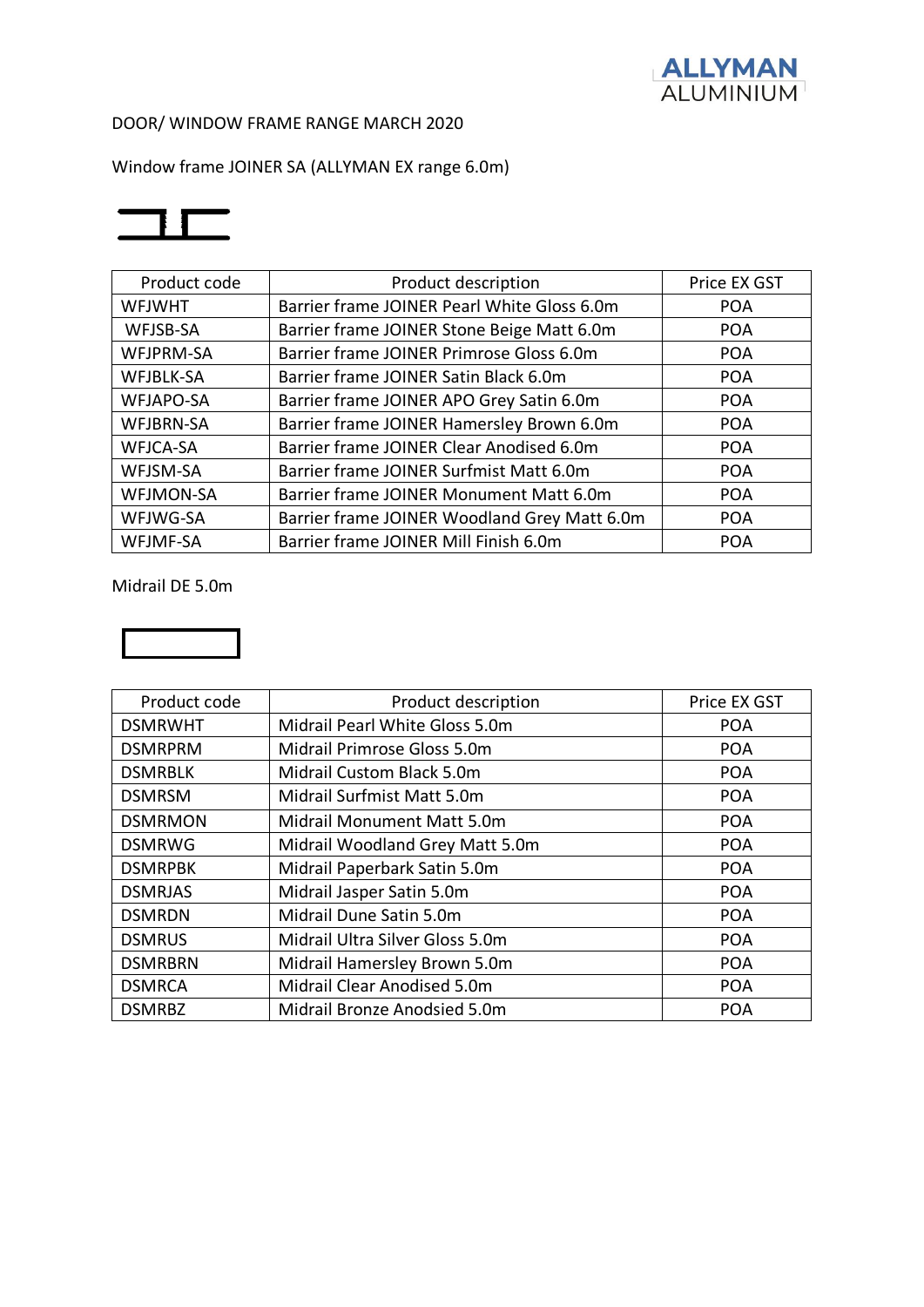

Fly Frame 25x11 LEG 5.0m

# பு

| Product code | Product description                     | Price EX GST |
|--------------|-----------------------------------------|--------------|
| FS11MF-LEG   | Flyscreen 25x11 Mill Finish 5.0m        | <b>POA</b>   |
| FS11CA-LEG   | Flyscreen 25x11 Clear Anodised 5.0m     | <b>POA</b>   |
| FS11BZ-LEG   | Flyscreen 25x11 Bronze Anodised 5.0m    | <b>POA</b>   |
| FS11ANM-LEG  | Flyscreen 11mm Anotic Natural Matt 5.0m | <b>POA</b>   |
| FS11APO-LEG  | Flyscreen 25x11 APO Grey Satin 5.0m     | <b>POA</b>   |
| FS11SM-LEG   | Flyscreen 25x11 Surfmist Matt 5.0m      | <b>POA</b>   |
| FS11DN-LEG   | Flyscreen 25x11 Dune Satin 5.0m         | <b>POA</b>   |
| FS11IR-LEG   | Flyscreen 11mm Ironstone Satin 5.0m     | <b>POA</b>   |
| FS11JAS-LEG  | Flyscreen 11mm Jasper Satin 5.0m        | <b>POA</b>   |
| FS11MON-LEG  | Flyscreen 11mm Monument Matt 5.0m       | <b>POA</b>   |
| FS11PBK-LEG  | Flyscreen 11mm Paperbark Satin 5.0m     | <b>POA</b>   |
| FS11DO-LEG   | Flyscreen 11mm Deep Ocean Matt 5.0m     | <b>POA</b>   |
| FS11BRN-LEG  | Flyscreen 11mm Hamersley Brown 5.0m     | <b>POA</b>   |
| FS11ND-LEG   | Flyscreen 11mm Notre Dame Gloss 5.0m    | <b>POA</b>   |
| FS11WHT-LEG  | Flyscreen 11mm Pearl White Gloss 5.0m   | <b>POA</b>   |
| FS11PRM-LEG  | Flyscreen 11mm Primrose Gloss 5.0m      | <b>POA</b>   |
| FS11SB-LEG   | Flyscreen 11mm Stone Beige Matt 5.0m    | <b>POA</b>   |
| FS11BLKT     | Flyscreen 11mm Textura Black 6.3m       | <b>POA</b>   |
| FS11US-LEG   | Flyscreen 11mm Ultra Silver Gloss 5.0m  | <b>POA</b>   |
| FS11WB-LEG   | Flyscreen 11mm White Birch Gloss 5.0m   | <b>POA</b>   |
| FS11WG-LEG   | Flyscreen 11mm Woodland Grey Matt 5.0m  | <b>POA</b>   |
| FS11BLK-LEG  | Flyscreen 11mm Custom Black 5.0m        | <b>POA</b>   |
| FS11BAS      | Flyscreen 11mm Basalt Matt 5.0m         | <b>POA</b>   |

Fly Frame 25x11 DE 5.0m



| Product code | Product description                        | Price EX GST |
|--------------|--------------------------------------------|--------------|
| FS11WHT-DE   | DE Fly frame 25x11 Pearl White Gloss 5.0m  | <b>POA</b>   |
| FS11SM-DE    | DE Fly frame 25x11 Surfmist Matt 5.0m      | <b>POA</b>   |
| FS11US-DE    | DE Fly frame 25x11 Ultra Silver Gloss 5.0m | <b>POA</b>   |
| FS11WG-DE    | DE Fly frame 25x11 Woodland Grey Matt 5.0m | <b>POA</b>   |
| FS11MON-DE   | DE Fly frame 25x11 Monument Matt 5.0m      | <b>POA</b>   |
| FS11BLK-DE   | DE Fly frame 25x11 Custom Black 5.0m       | <b>POA</b>   |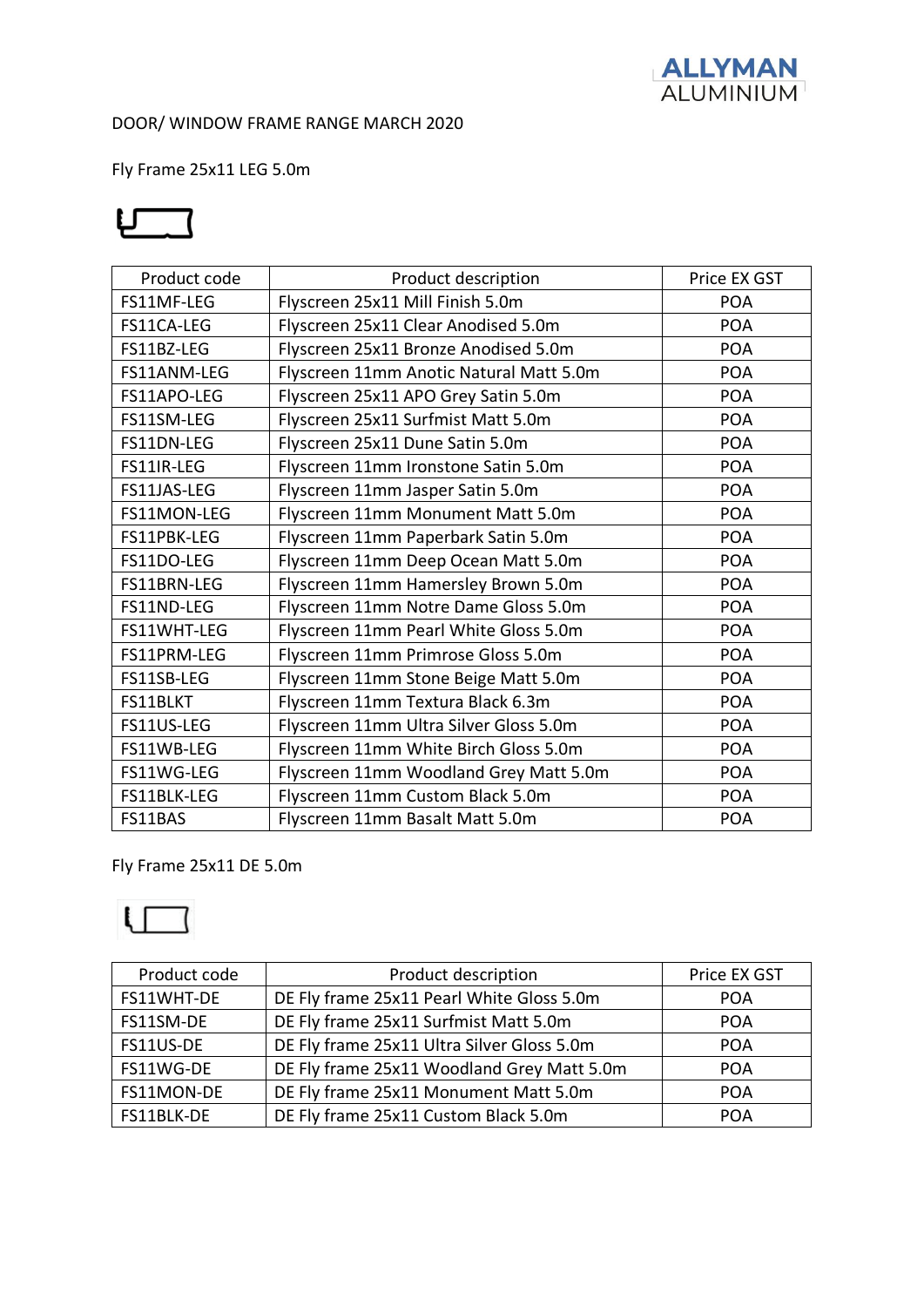

Fly Frame 25x9 DE 5.0m

## $\mathsf{L} \sqsubset \mathsf{L}$

| Product code | Product description                       | Price EX GST |
|--------------|-------------------------------------------|--------------|
| FS9WHT-DE    | DE Fly frame 22x9 Pearl White 5.0m        | <b>POA</b>   |
| FS9SM-DE     | DE Fly frame 22x9 Surfmist Matt 5.0m      | <b>POA</b>   |
| FS9US-DE     | DE Fly frame 22x2 Ultra Silver Gloss 5.0m | <b>POA</b>   |
| FS9WG-DE     | DE Fly frame 22x9 Woodland Grey Matt 5.0m | <b>POA</b>   |
| FS9MON-DE    | DE Fly frame 22x9 Monument Matt 5.0m      | <b>POA</b>   |
| FS9BLK-DE    | DE Fly frame 22x9 Custom Black 5.0m       | <b>POA</b>   |
| FS9CA-DE     | DE Fly frame 22x9 Clear Anodised 5.0m     | <b>POA</b>   |
| FS9BZ-DE     | DE Fly frame 22x9 Bronze Anodised 5.0m    | <b>POA</b>   |
| FS9PRM-DE    | DE Fly frame 22x9 Primrose Gloss 5.0m     | <b>POA</b>   |

Corner stakes



| Product code     | Product description                   | <b>Price EX GST</b> |
|------------------|---------------------------------------|---------------------|
| FS11CRN-DE       | 11mm fly frame corner stake STAR (DE) | <b>POA</b>          |
| FS11CRN-LEG      | 11mm fly frame corner stake LEG       | <b>POA</b>          |
| FS11CRN-SA       | SA Fly frame 11mm CORNER STAKE        | POA                 |
| <b>FS9CRN-DE</b> | 9mm fly frame corner stake (FS9***)   | POA                 |

#### 7mm Offset interlock 4.8m



| Product code   | Product description                          | Price EX GST |
|----------------|----------------------------------------------|--------------|
| <b>INT7MF</b>  | 7mm Offset interlock Mill Finish 4.8m        | <b>POA</b>   |
| <b>INT7CA</b>  | 7mm Offset interlock Clear Anodised 4.8m     | <b>POA</b>   |
| <b>INT7WHT</b> | 7mm Offset interlock Pearl White Gloss 4.8m  | <b>POA</b>   |
| <b>INT7SM</b>  | 7mm Offset interlock Surfmist Matt 4.8m      | <b>POA</b>   |
| <b>INT7WB</b>  | 7mm Offset interlock White Birch Gloss 4.8m  | <b>POA</b>   |
| <b>INT7SB</b>  | 7mm Offset interlock Stone Beige Matt 4.8m   | <b>POA</b>   |
| <b>INT7PRM</b> | 7mm Offset interlock Primrose Gloss 4.8m     | <b>POA</b>   |
| <b>INT7PBK</b> | 7mm Offset interlock Paperbark Satin 4.8m    | <b>POA</b>   |
| <b>INT7APO</b> | 7mm Offset interlock APO Grey Satin 4.8m     | <b>POA</b>   |
| <b>INT7US</b>  | 7mm Offset interlock Ultra Silver Gloss 4.8m | <b>POA</b>   |
| <b>INT7WG</b>  | 7mm Offset interlock Woodland Grey Matt 4.8m | <b>POA</b>   |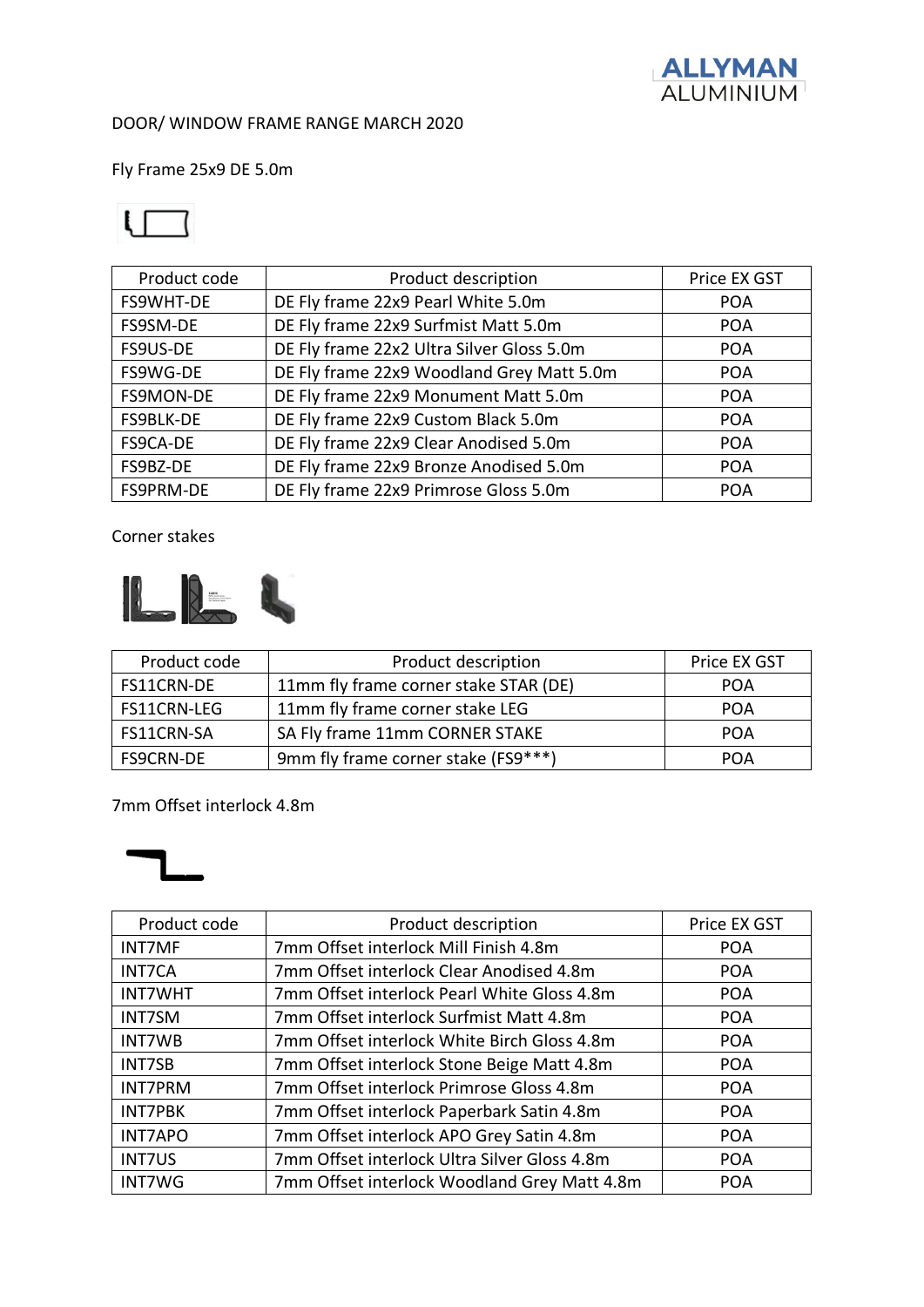

## 7mm Offset interlock 4.8m (continued)



| Product code   | Product description                           | Price EX GST |
|----------------|-----------------------------------------------|--------------|
| <b>INT7MON</b> | 7mm Offset interlock Monument Matt 4.8m       | <b>POA</b>   |
| <b>INT7BRN</b> | 7mm Offset interlock Hamersley Brown 4.8m     | <b>POA</b>   |
| INT7BZ         | 7mm Offset interlock Bronze Anodised 4.8m     | <b>POA</b>   |
| <b>INT7BLK</b> | 7mm Offset interlock Custom Black 4.8m        | <b>POA</b>   |
| <b>INT7DN</b>  | 7mm Offset interlock Dune Matt 4.8m           | <b>POA</b>   |
| <b>INT7ND</b>  | 7mm Offset interlock Notre Dame Gloss 4.8m    | <b>POA</b>   |
| <b>INT7ANM</b> | 7mm Offset interlock Anotic Natural Matt 4.8m | <b>POA</b>   |
| <b>INT7IR</b>  | 7mm Offset interlock Ironstone Matt 4.8m      | <b>POA</b>   |
| <b>INT7JAS</b> | 7mm Offset interlock Jasper Satin 4.8m        | <b>POA</b>   |
| <b>INT7BAS</b> | 7mm Offset interlock Basalt Matt 4.8m         | <b>POA</b>   |

#### (F) Wrap around interlock 4.8m

## $\mathbf{L}_{\mathbf{L}}$

| Product code    | Product description                            | Price EX GST |
|-----------------|------------------------------------------------|--------------|
| <b>WAINTMF</b>  | Wrap around interlock Mill Finish 4.8m         | <b>POA</b>   |
| <b>WAINTCA</b>  | Wrap around interlock Clear Anodised 4.8m      | <b>POA</b>   |
| <b>WAINTWHT</b> | Wrap around interlock Pearl White Gloss 4.8m   | <b>POA</b>   |
| <b>WAINTSM</b>  | Wrap around interlock Surfmist Matt 4.8m       | <b>POA</b>   |
| <b>WAINTWB</b>  | Wrap around interlock White Birch Gloss 4.8m   | <b>POA</b>   |
| <b>WAINTSB</b>  | Wrap around interlock Stone Beige Matt 4.8m    | <b>POA</b>   |
| <b>WAINTPRM</b> | Wrap around interlock Primrose Gloss 4.8m      | <b>POA</b>   |
| <b>WAINTPBK</b> | Wrap around interlock Paperbark Satin 4.8m     | <b>POA</b>   |
| <b>WAINTAPO</b> | Wrap around interlock APO Grey Satin 4.8m      | <b>POA</b>   |
| <b>WAINTUS</b>  | Wrap around interlock Ultra Silver Gloss 4.8m  | <b>POA</b>   |
| <b>WAINTWG</b>  | Wrap around interlock Woodland Grey Matt 4.8m  | <b>POA</b>   |
| <b>WAINTMON</b> | Wrap around interlock Monument Matt 4.8m       | <b>POA</b>   |
| <b>WAINTBRN</b> | Wrap around interlock Hamersley Brown 4.8m     | <b>POA</b>   |
| <b>WAINTBZ</b>  | Wrap around interlock Bronze Anodised 4.8m     | <b>POA</b>   |
| <b>WAINTBLK</b> | Wrap around interlock Custom Black 4.8m        | <b>POA</b>   |
| <b>WAINTDN</b>  | Wrap around interlock Dune Satin 4.8m          | <b>POA</b>   |
| <b>WAINTND</b>  | Wrap around interlock Notre Dame Gloss 4.8m    | <b>POA</b>   |
| <b>WAINTANM</b> | Wrap around interlock Anotic Natural Matt 4.8m | <b>POA</b>   |
| <b>WAINTIR</b>  | Wrap around interlock Ironstone Matt 4.8m      | <b>POA</b>   |
| <b>WAINTJAS</b> | Wrap around interlock Jasper Satin 4.8m        | <b>POA</b>   |
| <b>WAINTBAS</b> | Wrap around interlock Basalt Matt 4.8m         | <b>POA</b>   |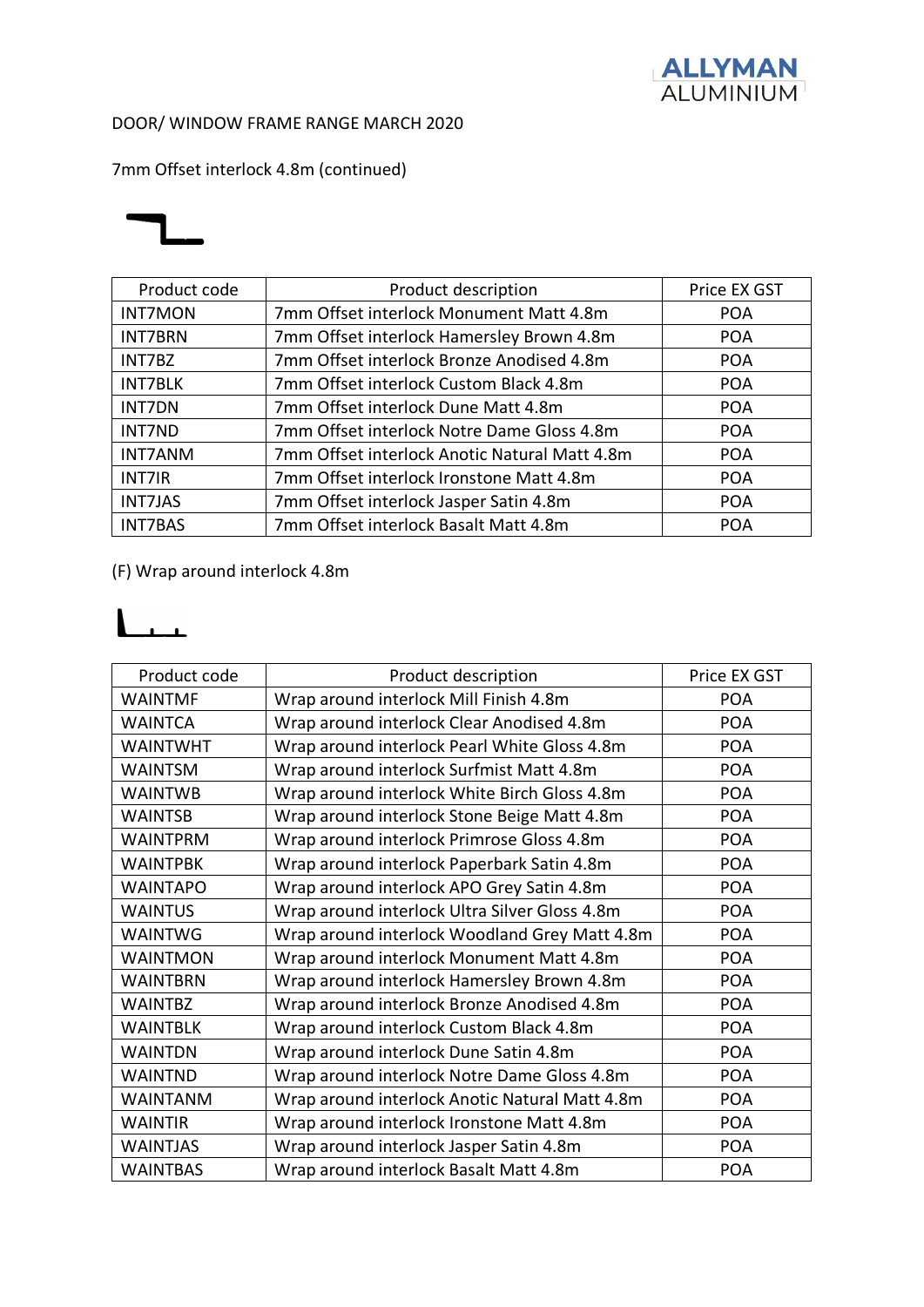

3mm Offset interlock 4.8m



| Product code   | Product description                           | Price EX GST |
|----------------|-----------------------------------------------|--------------|
| <b>INT3MF</b>  | 3mm Offset interlock Mill Finish 4.8m         | <b>POA</b>   |
| <b>INT3CA</b>  | 3mm Offset interlock Clear Anodised 4.8m      | <b>POA</b>   |
| <b>INT3WHT</b> | 3mm Offset interlock Pearl White Gloss 4.8m   | <b>POA</b>   |
| <b>INT3SM</b>  | 3mm Offset interlock Surfmist Matt 4.8m       | <b>POA</b>   |
| <b>INT3WB</b>  | 3mm Offset interlock White Birch Gloss 4.8m   | <b>POA</b>   |
| <b>INT3SB</b>  | 3mm Offset interlock Stone Beige Matt 4.8m    | <b>POA</b>   |
| <b>INT3PRM</b> | 3mm Offset interlock Primrose Gloss 4.8m      | <b>POA</b>   |
| <b>INT3PBK</b> | 3mm Offset interlock Paperbark Satin 4.8m     | <b>POA</b>   |
| <b>INT3APO</b> | 3mm Offset interlock APO Grey Satin 4.8m      | <b>POA</b>   |
| <b>INT3US</b>  | 3mm Offset interlock Ultra Silver Gloss 4.8m  | <b>POA</b>   |
| INT3WG         | 3mm Offset interlock Woodland Grey Matt 4.8m  | <b>POA</b>   |
| <b>INT3MON</b> | 3mm Offset interlock Monument Matt 4.8m       | <b>POA</b>   |
| INT3BZ         | 3mm Offset interlock Bronze Anodised 4.8m     | <b>POA</b>   |
| <b>INT3BLK</b> | 3mm Offset interlock Custom Black 4.8m        | <b>POA</b>   |
| <b>INT3DN</b>  | 3mm Offset interlock Dune Satin 4.8m          | <b>POA</b>   |
| <b>INT3ND</b>  | 3mm Offset interlock Notre Dame Gloss 4.8m    | <b>POA</b>   |
| <b>INT3ANM</b> | 3mm Offset interlock Anotic Natural Matt 4.8m | <b>POA</b>   |
| <b>INT3IR</b>  | 3mm Offset interlock Ironstone Matt 4.8m      | <b>POA</b>   |
| <b>INT3JAS</b> | 3mm Offset interlock Jasper Satin 4.8m        | <b>POA</b>   |
| <b>INT3BAS</b> | 3mm Offset interlock Basalt Matt 4.8m         | <b>POA</b>   |

Flat interlock 4.8m

<u> a shekara ta 1980 ha</u>

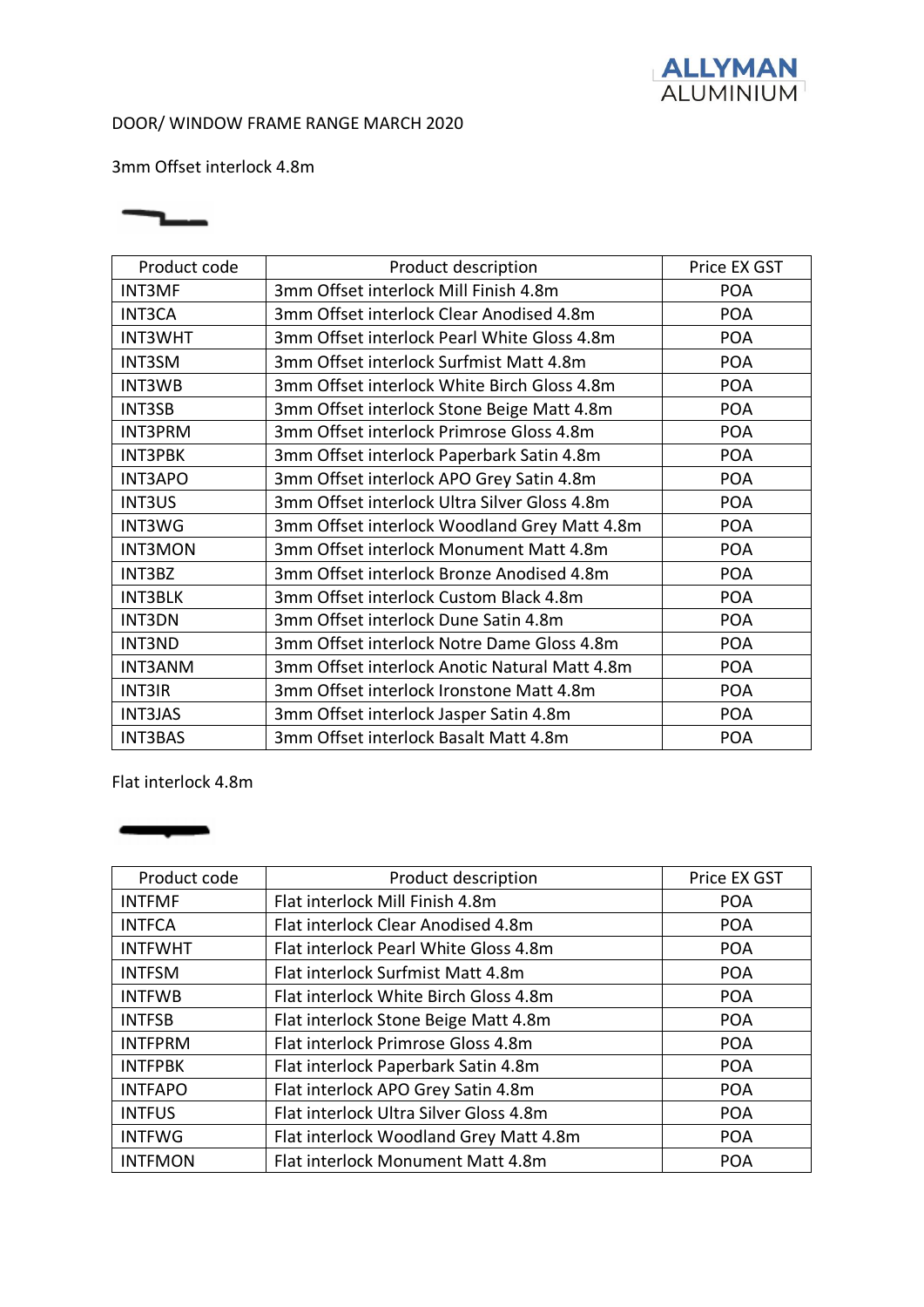

Flat interlock 4.8m (continued)

#### فتشرفن

| Product code   | Product description                     | Price EX GST |
|----------------|-----------------------------------------|--------------|
| <b>INTFBRN</b> | Flat interlock Hamersley Brown 4.8m     | <b>POA</b>   |
| <b>INTFBZ</b>  | Flat interlock Bronze Anodised 4.8m     | <b>POA</b>   |
| <b>INTFBLK</b> | Flat interlock Custom Black 4.8m        | <b>POA</b>   |
| <b>INTFDN</b>  | Flat interlock Dune Satin 4.8m          | <b>POA</b>   |
| <b>INTFND</b>  | Flat interlock Notre Dame Gloss 4.8m    | <b>POA</b>   |
| <b>INTFANM</b> | Flat interlock Anotic Natural Matt 4.8m | <b>POA</b>   |
| <b>INTFIR</b>  | Flat interlock Ironstone Matt 4.8m      | <b>POA</b>   |
| <b>INTFJAS</b> | Flat interlock Jasper Satin 4.8m        | <b>POA</b>   |
| <b>INTFBAS</b> | Flat interlock Basalt Matt 4.8m         | <b>POA</b>   |

Hinge door adaptor 5.2m



| Product code  | Product description                      | Price EX GST |
|---------------|------------------------------------------|--------------|
| <b>HDJMF</b>  | Hinge door jamb Mill Finish 5.2m         | <b>POA</b>   |
| <b>HDJCA</b>  | Hinge door jamb Clear Anodised 5.2m      | <b>POA</b>   |
| <b>HDJWHT</b> | Hinge door jamb Pearl White Gloss 5.2m   | <b>POA</b>   |
| <b>HDJSM</b>  | Hinge door jamb Surfmist Matt 5.2m       | <b>POA</b>   |
| <b>HDJWB</b>  | Hinge door jamb White Birch Gloss 5.2m   | <b>POA</b>   |
| HDJSB         | Hinge door jamb Stone Beige Matt 5.2m    | <b>POA</b>   |
| <b>HDJPRM</b> | Hinge door jamb Primrose Gloss 5.2m      | <b>POA</b>   |
| <b>HDJPBK</b> | Hinge door jamb Paperbark Matt 5.2m      | <b>POA</b>   |
| <b>HDJAPO</b> | Hinge door jamb APO Grey Satin 5.2m      | <b>POA</b>   |
| <b>HDJUS</b>  | Hinge door jamb Ultra Silver Gloss 5.2m  | <b>POA</b>   |
| <b>HDJWG</b>  | Hinge door jamb Woodland Grey Matt 5.2m  | <b>POA</b>   |
| <b>HDJMON</b> | Hinge door jamb Monument Matt 5.2m       | <b>POA</b>   |
| <b>HDJBRN</b> | Hinge door jamb Hamersley Brown 5.2m     | <b>POA</b>   |
| <b>HDJBZ</b>  | Hinge door jamb Bronze Anodised 5.2m     | <b>POA</b>   |
| <b>HDJBLK</b> | Hinge door jamb Custom Black 5.2m        | <b>POA</b>   |
| <b>HDJDN</b>  | Hinge door jamb Dune Satin 5.2m          | <b>POA</b>   |
| <b>HDJANM</b> | Hinge door jamb Anotic Natural Matt 5.2m | <b>POA</b>   |
| <b>HDJJAS</b> | Hinge door jamb Jasper Satin 5.2m        | <b>POA</b>   |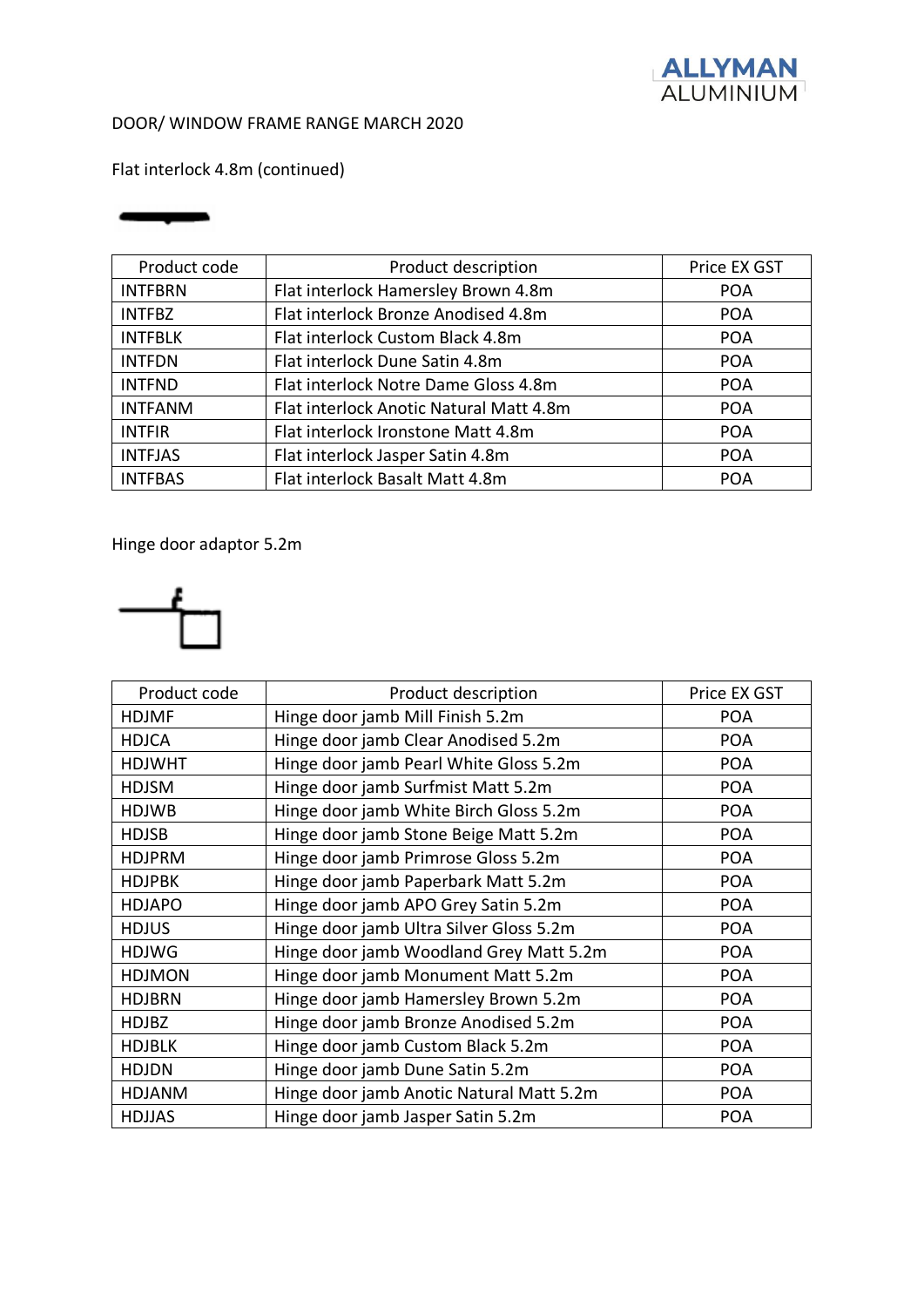

Bug strip holder 4.8m



| Product code  | Product description                       | Price EX GST |
|---------------|-------------------------------------------|--------------|
| <b>BUGMF</b>  | Bug strip holder Mill Finish 4.8m         | <b>POA</b>   |
| <b>BUGCA</b>  | Bug strip holder Clear Anodised 4.8m      | <b>POA</b>   |
| <b>BUGWHT</b> | Bug strip holder Pearl White Gloss 4.8m   | <b>POA</b>   |
| <b>BUGSM</b>  | Bug strip holder Surfmist Matt 4.8m       | <b>POA</b>   |
| <b>BUGWB</b>  | Bug strip holder White Birch Gloss 4.8m   | <b>POA</b>   |
| <b>BUGSB</b>  | Bug strip holder Stone Beige Matt 4.8m    | <b>POA</b>   |
| <b>BUGPRM</b> | Bug strip holder Primrose Gloss 4.8m      | <b>POA</b>   |
| <b>BUGPBK</b> | Bug strip holder Paperbark Satin 4.8m     | <b>POA</b>   |
| <b>BUGAPO</b> | Bug strip holder APO Grey Satin 4.8m      | <b>POA</b>   |
| <b>BUGUS</b>  | Bug strip holder Ultra Silver Gloss 4.8m  | <b>POA</b>   |
| <b>BUGWG</b>  | Bug strip holder Woodland Grey Matt 4.8m  | <b>POA</b>   |
| <b>BUGMON</b> | Bug strip holder Monument Matt 4.8m       | <b>POA</b>   |
| <b>BUGBRN</b> | Bug strip holder Hamersley Brown 4.8m     | <b>POA</b>   |
| <b>BUGBZ</b>  | Bug strip holder Bronze Anodised 4.8m     | <b>POA</b>   |
| <b>BUGBLK</b> | Bug strip holder Custom Black 4.8m        | <b>POA</b>   |
| <b>BUGDN</b>  | Bug strip holder Dune Satin 4.8m          | <b>POA</b>   |
| <b>BUGND</b>  | Bug strip holder Notre Dame 4.8m          | <b>POA</b>   |
| <b>BUGANM</b> | Bug strip holder Anotic Natural Matt 4.8m | <b>POA</b>   |
| <b>BUGIR</b>  | Bug strip holder Ironstone Matt 4.8m      | <b>POA</b>   |
| <b>BUGJAS</b> | Bug strip holder Jasper Satin 4.8m        | <b>POA</b>   |
| <b>BUGBAS</b> | Bug strip holder Basalt Matt 4.8m         | <b>POA</b>   |

Hinge door mullion 4.4m

 $\boxed{\phantom{a}}$ Ιĕ

| Product code   | Product description                       | Price EX GST |
|----------------|-------------------------------------------|--------------|
| <b>HDAMF</b>   | Hinge door mullion Mill Finish 4.4m       | <b>POA</b>   |
| <b>INTFCA</b>  | Hinge door mullion Clear Anodised 4.4m    | <b>POA</b>   |
| <b>INTFWHT</b> | Hinge door mullion Pearl White Gloss 4.4m | <b>POA</b>   |
| <b>INTFSM</b>  | Hinge door mullion Surfmist Matt 4.4m     | <b>POA</b>   |
| <b>HDABLK</b>  | Hinge door mullion Custom Black 4.4m      | <b>POA</b>   |
| <b>HDAPRM</b>  | Hinge door mullion Primrose Gloss 4.4m    | <b>POA</b>   |
| <b>HDAWG</b>   | Hinge door mullion Woodland Grey 4.4m     | <b>POA</b>   |
| <b>INTFMON</b> | Hinge door mullion Monument Matt 4.4m     | <b>POA</b>   |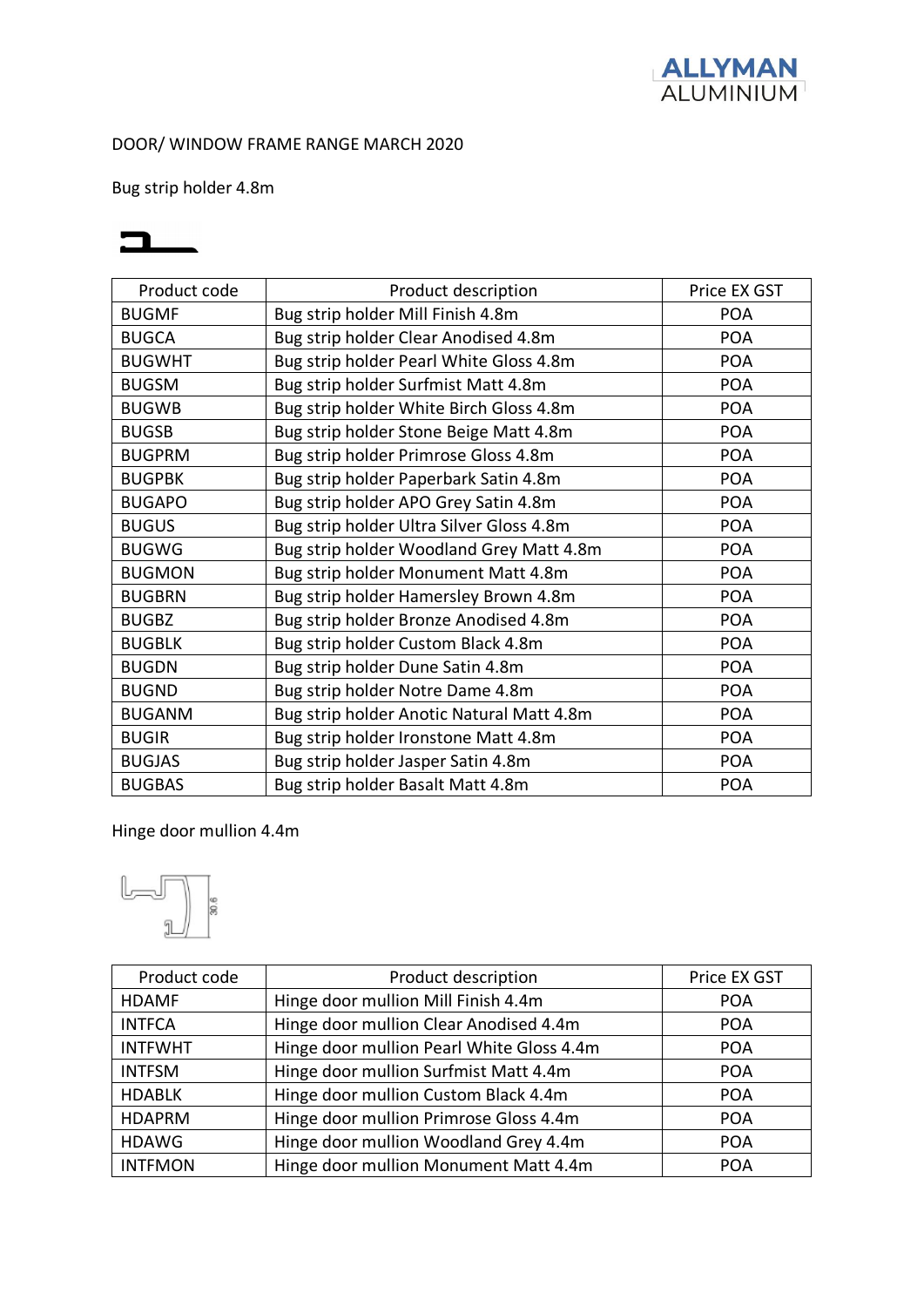

Hinge door mullion T 4.4m



| Product code   | Product description                          | Price EX GST |
|----------------|----------------------------------------------|--------------|
| <b>HDATMF</b>  | Hinge door mullion T Mill Finish 4.4m        | <b>POA</b>   |
| <b>HDATCA</b>  | Hinge door mullion T Clear Anodised 4.4m     | <b>POA</b>   |
| <b>HDATWHT</b> | Hinge door mullion T Pearl White Gloss 4.4m  | <b>POA</b>   |
| <b>HDATSM</b>  | Hinge door mullion T Surfmist Matt 4.4m      | <b>POA</b>   |
| <b>HDATWB</b>  | Hinge door mullion T White Birch Gloss 4.4m  | <b>POA</b>   |
| <b>HDATSB</b>  | Hinge door mullion T Stone Beige Matt 4.4m   | <b>POA</b>   |
| <b>HDATPRM</b> | Hinge door mullion T Primrose Gloss 4.4m     | <b>POA</b>   |
| <b>HDATWG</b>  | Hinge door mullion T Woodland Grey Matt 4.4m | <b>POA</b>   |
| <b>HDATMON</b> | Hinge door mullion T Monument Matt 4.4m      | <b>POA</b>   |
| <b>HDATBRN</b> | Hinge door mullion T Hamersley Brown 4.4m    | <b>POA</b>   |
| <b>HDATBZ</b>  | Hinge door mullion T Bronze Anodised 4.4m    | <b>POA</b>   |
| <b>HDATBLK</b> | Hinge door mullion T Custom Black 4.4m       | <b>POA</b>   |
| <b>HDATDN</b>  | Hinge door mullion T Dune Satin 4.4m         | <b>POA</b>   |
| <b>HDATJAS</b> | Hinge door mullion T Jasper Satin 4.4m       | <b>POA</b>   |

Sliding door adaptor 6.5m



| Product code  | Product description                          | Price EX GST |
|---------------|----------------------------------------------|--------------|
| <b>SDAMF</b>  | Sliding door adaptor Mill Finish 6.5m        | <b>POA</b>   |
| <b>SDACA</b>  | Sliding door adaptor Clear Anodised 6.5m     | <b>POA</b>   |
| <b>SDAWHT</b> | Sliding door adaptor Pearl White Gloss 6.5m  | <b>POA</b>   |
| SDASM         | Sliding door adaptor Surfmist Matt 6.5m      | <b>POA</b>   |
| <b>SDAWB</b>  | Sliding door adaptor White Birch Gloss 6.5m  | <b>POA</b>   |
| <b>SDASB</b>  | Sliding door adaptor Stone Beige Matt 6.5m   | <b>POA</b>   |
| <b>SDAPRM</b> | Sliding door adaptor Primrose Gloss 6.5m     | <b>POA</b>   |
| <b>SDAPBK</b> | Sliding door adaptor Paperbark Satin 6.5m    | <b>POA</b>   |
| <b>SDAAPO</b> | Sliding door adaptor APO Grey Satin 6.5m     | <b>POA</b>   |
| <b>SDAUS</b>  | Sliding door adaptor Ultra Silver Gloss 6.5m | <b>POA</b>   |
| SDAWG         | Sliding door adaptor Woodland Grey Matt 6.5m | <b>POA</b>   |
| SDAMON        | Sliding door adaptor Monument Matt 6.5m      | <b>POA</b>   |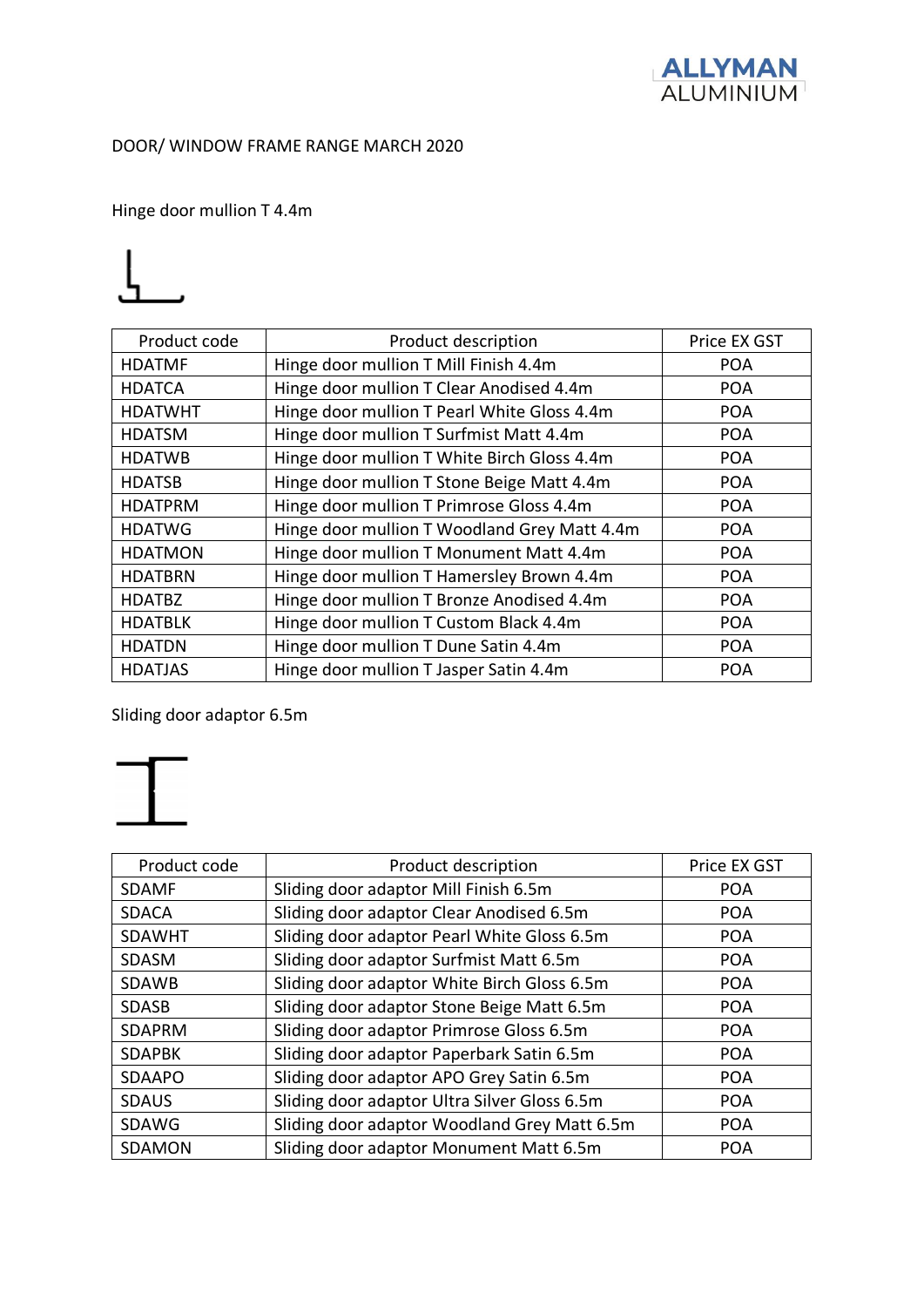

Sliding door adaptor 6.5m (continued)



| Product code  | Product description                           | Price EX GST |
|---------------|-----------------------------------------------|--------------|
| <b>SDABRN</b> | Sliding door adaptor Hamersley Brown 6.5m     | <b>POA</b>   |
| <b>SDABZ</b>  | Sliding door adaptor Bronze Anodised 6.5m     | <b>POA</b>   |
| <b>SDABLK</b> | Sliding door adaptor Custom Black 6.5m        | <b>POA</b>   |
| <b>SDADN</b>  | Sliding door adaptor Dune Satin 6.5m          | <b>POA</b>   |
| SDAANM        | Sliding door adaptor Anotic Natural Matt 6.5m | <b>POA</b>   |
| <b>SDAIR</b>  | Sliding door adaptor Ironstone Matt 6.5m      | <b>POA</b>   |
| <b>SDAJAS</b> | Sliding door adaptor Jasper Satin 6.5m        | <b>POA</b>   |
| <b>SDABAS</b> | Sliding door adaptor Basalt Matt 6.5m         | <b>POA</b>   |

## DT3205 Sliding door adaptor 6.5m



| Item code         | Product description                                 | Price EX GST |
|-------------------|-----------------------------------------------------|--------------|
| <b>SDA3205MF</b>  | DT3205 Sliding door adaptor Mill Finish 6.5m        | <b>POA</b>   |
| <b>SDA3205CA</b>  | DT3205 Sliding door adaptor Clear Anodised 6.5m     | <b>POA</b>   |
| SDA3205WHT        | DT3205 Sliding door adaptor Pearl White Gloss 6.5m  | <b>POA</b>   |
| SDA3205SM         | DT3205 Sliding door adaptor Surfmist Matt 6.5m      | <b>POA</b>   |
| <b>SDA3205WB</b>  | DT3205 Sliding door adaptor White Birch Gloss 6.5m  | <b>POA</b>   |
| SDA3205SB         | DT3205 Sliding door adaptor Stone Beige Matt 6.5m   | <b>POA</b>   |
| SDA3205PRM        | DT3205 Sliding door adaptor Primrose Gloss 6.5m     | <b>POA</b>   |
| <b>SDA3205US</b>  | DT3205 Sliding door adaptor Ultra Silver Gloss 6.5m | <b>POA</b>   |
| SDA3205WG         | DT3205 Sliding door adaptor Woodland Grey M 6.5m    | <b>POA</b>   |
| SDA3205MON        | DT3205 Sliding door adaptor Monument Matt 6.5m      | <b>POA</b>   |
| <b>SDA3205BRN</b> | DT3205 Sliding door adaptor Hamersley Brown 6.5m    | <b>POA</b>   |
| SDA3205BZ         | DT3205 Sliding door adaptor Bronze Anodised 6.5m    | <b>POA</b>   |
| SDA3205BLK        | DT3205 Sliding door adaptor Custom Black 6.5m       | <b>POA</b>   |
| <b>SDA3205DN</b>  | DT3205 Sliding door adaptor Dune Satin 6.5m         | <b>POA</b>   |
| SDA3205JAS        | DT3205 Sliding door adaptor Jasper Satin 6.5m       | <b>POA</b>   |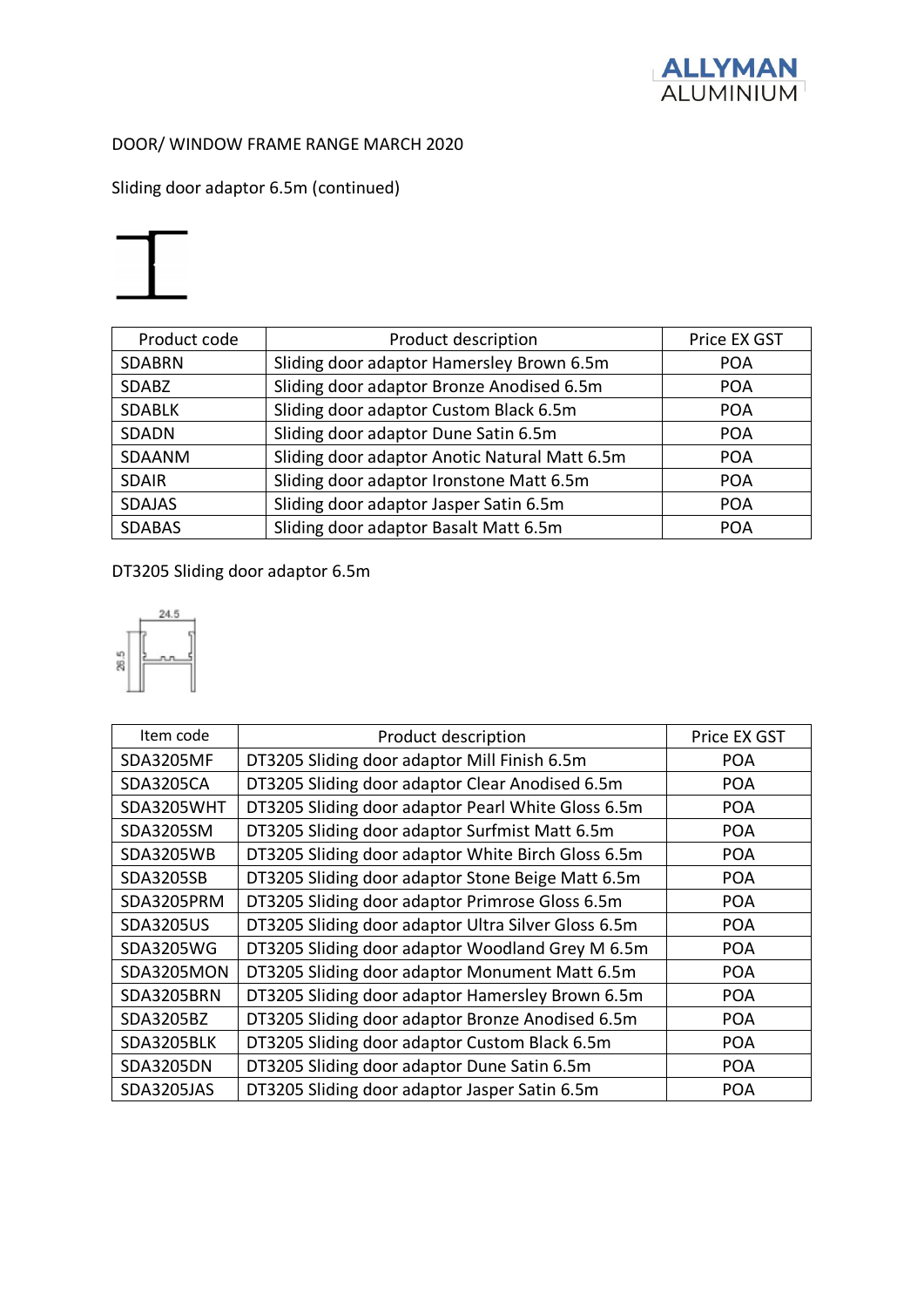

Plant on single head 6.5m

$$
\overline{\mathbb{P}^{\mathbb{P}}}
$$

| Product code   | Product description                         | Price EX GST |
|----------------|---------------------------------------------|--------------|
| SD421MF        | Plant on single head Mill Finish 6.5m       | <b>POA</b>   |
| <b>SD421CA</b> | Plant on single head Clear Anodised 6.5m    | <b>POA</b>   |
| SD421WHT       | Plant on single head Pearl White Gloss 6.5m | <b>POA</b>   |
| SD421BLK       | Plant on single head Custom Black 6.5m      | <b>POA</b>   |

#### Plant on single sill 6.5m

 $\mathbb{R}$ 

| Product code   | Product description                         | Price EX GST |
|----------------|---------------------------------------------|--------------|
| SD422MF        | Plant on single sill Mill Finish 6.5m       | <b>POA</b>   |
| <b>SD422CA</b> | Plant on single sill Clear Anodised 6.5m    | <b>POA</b>   |
| SD422WHT       | Plant on single sill Pearl White Gloss 6.5m | <b>POA</b>   |
| SD422BLK       | Plant on single sill Custom Black 6.5m      | <b>POA</b>   |

Plant on single jamb 6.5m

| Product code | Product description                         | Price EX GST |
|--------------|---------------------------------------------|--------------|
| SD425MF      | Plant on single jamb Mill Finish 6.5m       | <b>POA</b>   |
| SD425CA      | Plant on single jamb Clear Anodised 6.5m    | <b>POA</b>   |
| SD425WHT     | Plant on single jamb Pearl White Gloss 6.5m | <b>POA</b>   |
| SD425BLK     | Plant on single jamb Custom Black 6.5m      | <b>POA</b>   |

Plant on double head 6.5m

Ī

| Product code | Product description                      | Price EX GST |
|--------------|------------------------------------------|--------------|
| SD621MF      | Plant on double head Mill Finish 6.5m    | POA          |
| SD621CA      | Plant on double head Clear Anodised 6.5m | <b>POA</b>   |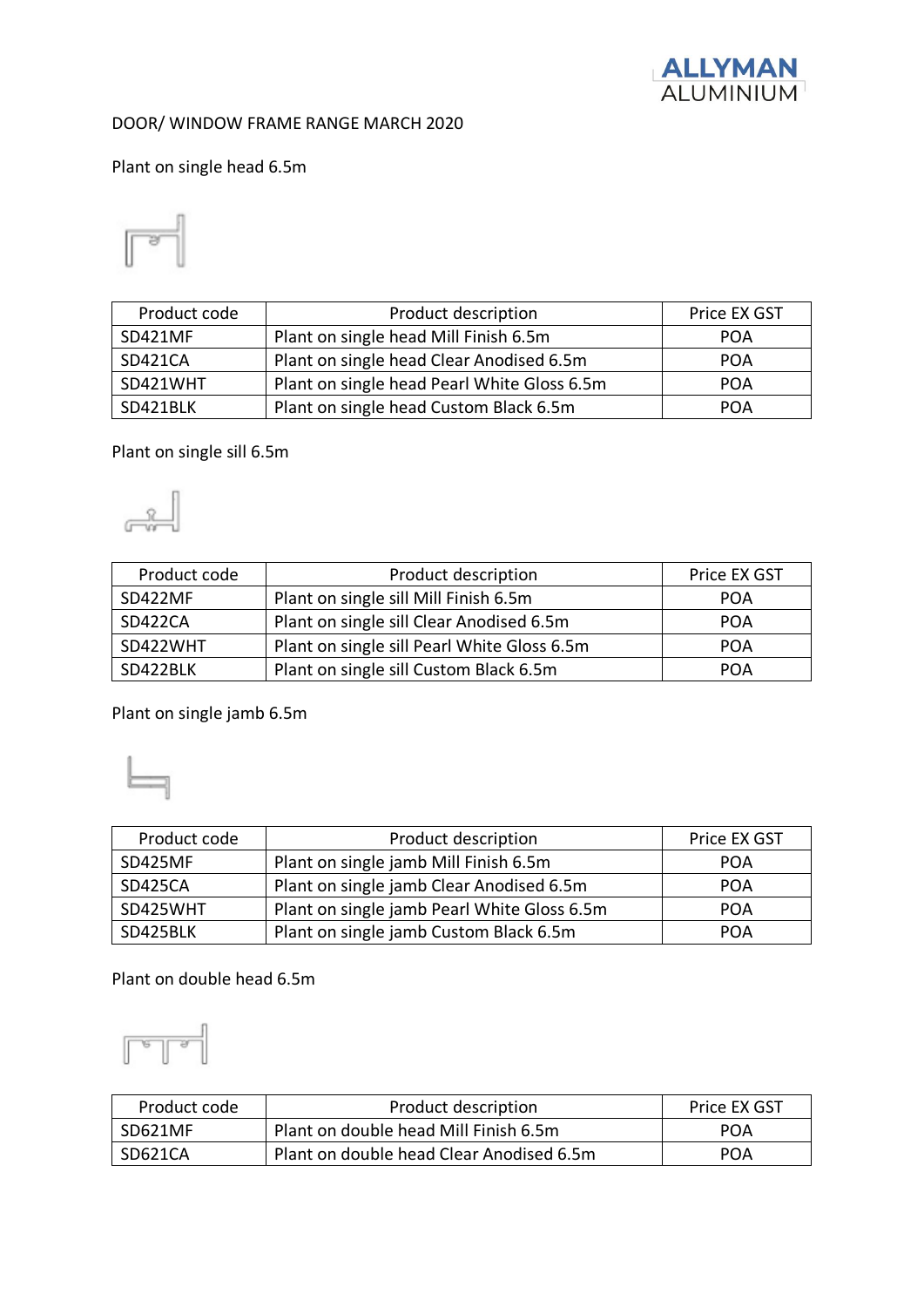

#### Plant on double head 6.5m (continued)



| Product code | Product description                         | Price EX GST |
|--------------|---------------------------------------------|--------------|
| SD621WHT     | Plant on double head Pearl White Gloss 6.5m | POA          |
| SD621BLK     | Plant on double head Custom Black 6.5m      | <b>POA</b>   |

#### Plant on double sill 6.5m

$$
\begin{array}{c}\n\begin{array}{ccc}\n\circ & & \\
\circ & & \\
\hline\n\end{array}
$$

| Product code | Product description                         | Price EX GST |
|--------------|---------------------------------------------|--------------|
| SD622MF      | Plant on double sill Mill Finish 6.5m       | POA          |
| SD622CA      | Plant on double sill Clear Anodised 6.5m    | POA          |
| SD622WHT     | Plant on double sill Pearl White Gloss 6.5m | POA          |
| SD622BLK     | Plant on double sill Custom Black 6.5m      | POA          |

Plant on double jamb 6.5m

| Product code | Product description                         | Price EX GST |
|--------------|---------------------------------------------|--------------|
| SD625MF      | Plant on double jamb Mill Finish 6.5m       | <b>POA</b>   |
| SD625CA      | Plant on double jamb Clear Anodised 6.5m    | <b>POA</b>   |
| SD625WHT     | Plant on double jamb Pearl White Gloss 6.5m | POA          |
| SD625BLK     | Plant on double jamb Custom Black 6.5m      | POA          |

BT25 Bottom sliding door channel 6.5m



| Item code | Product description                                | Price EX GST |
|-----------|----------------------------------------------------|--------------|
| BT25MF    | Bottom sliding door channel Mill Finish 6.5m       | <b>POA</b>   |
| BT25CA    | Bottom sliding door channel Clear Anodised 6.5m    | <b>POA</b>   |
| BT25WHT   | Bottom sliding door channel Pearl White Gloss 6.5m | <b>POA</b>   |
| BT25SM    | Bottom sliding door channel Surfmist Matt 6.5m     | POA          |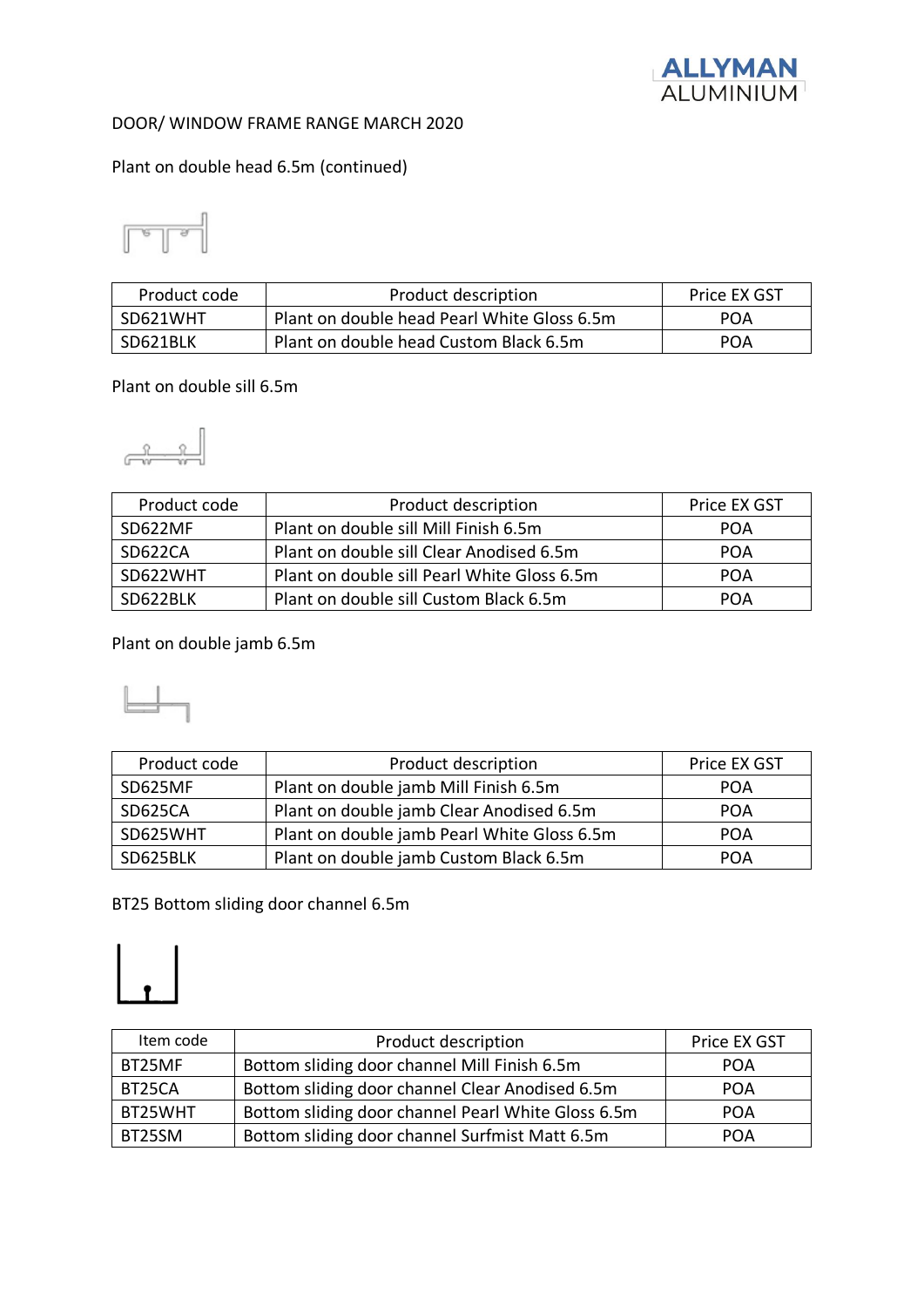

BT25 Bottom sliding door channel 6.5m (continued)



| BT25WB  | Bottom sliding door channel White Birch Gloss 6.5m  | <b>POA</b> |
|---------|-----------------------------------------------------|------------|
| BT25SB  | Bottom sliding door channel Stone Beige Matt 6.5m   | <b>POA</b> |
| BT25PRM | Bottom sliding door channel Primrose Gloss 6.5m     | <b>POA</b> |
| BT25US  | Bottom sliding door channel Ultra Silver Gloss 6.5m | <b>POA</b> |
| BT25WG  | Bottom sliding door channel Woodland Grey M 6.5m    | <b>POA</b> |
| BT25MON | Bottom sliding door channel Monument Matt 6.5m      | <b>POA</b> |
| BT25BRN | Bottom sliding door channel Hamersley Brown 6.5m    | <b>POA</b> |
| BT25BZ  | Bottom sliding door channel Bronze Anodised 6.5m    | <b>POA</b> |
| BT25BLK | Bottom sliding door channel Custom Black 6.5m       | <b>POA</b> |
| BT25DN  | Bottom sliding door channel Dune Satin 6.5m         | <b>POA</b> |
| BT25JAS | Bottom sliding door channel Jasper Satin 6.5m       | <b>POA</b> |
| BT25APO | Bottom sliding door channel APO Grey Satin 6.5m     | <b>POA</b> |
| BT25PBK | Bottom sliding door channel Paperbark Satin 6.5m    | <b>POA</b> |
|         |                                                     |            |

CH2520 sliding door jamb 6.5m

# $\vert \ \vert$

| Item code        | Product description                                 | Price EX GST |
|------------------|-----------------------------------------------------|--------------|
| <b>CH2520CA</b>  | Sliding door jamb 25x20x1.2 Clear Anodised 6.5m     | <b>POA</b>   |
| CH2520WHT        | Sliding door jamb 25x20x1.2 Pearl White Gloss 6.5m  | <b>POA</b>   |
| <b>CH2520SM</b>  | Sliding door jamb 25x20x1.2 Surfmist Matt 6.5m      | <b>POA</b>   |
| <b>CH2520WB</b>  | Sliding door jamb 25x20x1.2 White Birch Gloss 6.5m  | <b>POA</b>   |
| <b>CH2520SB</b>  | Sliding door jamb 25x20x1.2 Stone Beige Matt 6.5m   | <b>POA</b>   |
| CH2520PRM        | Sliding door jamb 25x20x1.2 Primrose Gloss 6.5m     | <b>POA</b>   |
| <b>CH2520US</b>  | Sliding door jamb 25x20x1.2 Ultra Silver Gloss 6.5m | <b>POA</b>   |
| <b>CH2520WG</b>  | Sliding door jamb 25x20x1.2 Woodland Grey M 6.5m    | <b>POA</b>   |
| CH2520MON        | Sliding door jamb 25x20x1.2 Monument Matt 6.5m      | <b>POA</b>   |
| <b>CH2520BRN</b> | Sliding door jamb 25x20x1.2 Hamersley Brown 6.5m    | <b>POA</b>   |
| <b>CH2520BZ</b>  | Sliding door jamb 25x20x1.2 Bronze Anodised 6.5m    | <b>POA</b>   |
| CH2520BLK        | Sliding door jamb 25x20x1.2 Custom Black 6.5m       | <b>POA</b>   |
| <b>CH2520DN</b>  | Sliding door jamb 25x20x1.2 Dune Satin 6.5m         | <b>POA</b>   |
| CH2520APO        | Sliding door jamb 25x20x1.2 APO Grey Satin 6.5m     | <b>POA</b>   |
| CH2520PBK        | Sliding door jamb 25x20x1.2 Paperbark Satin 6.5m    | <b>POA</b>   |